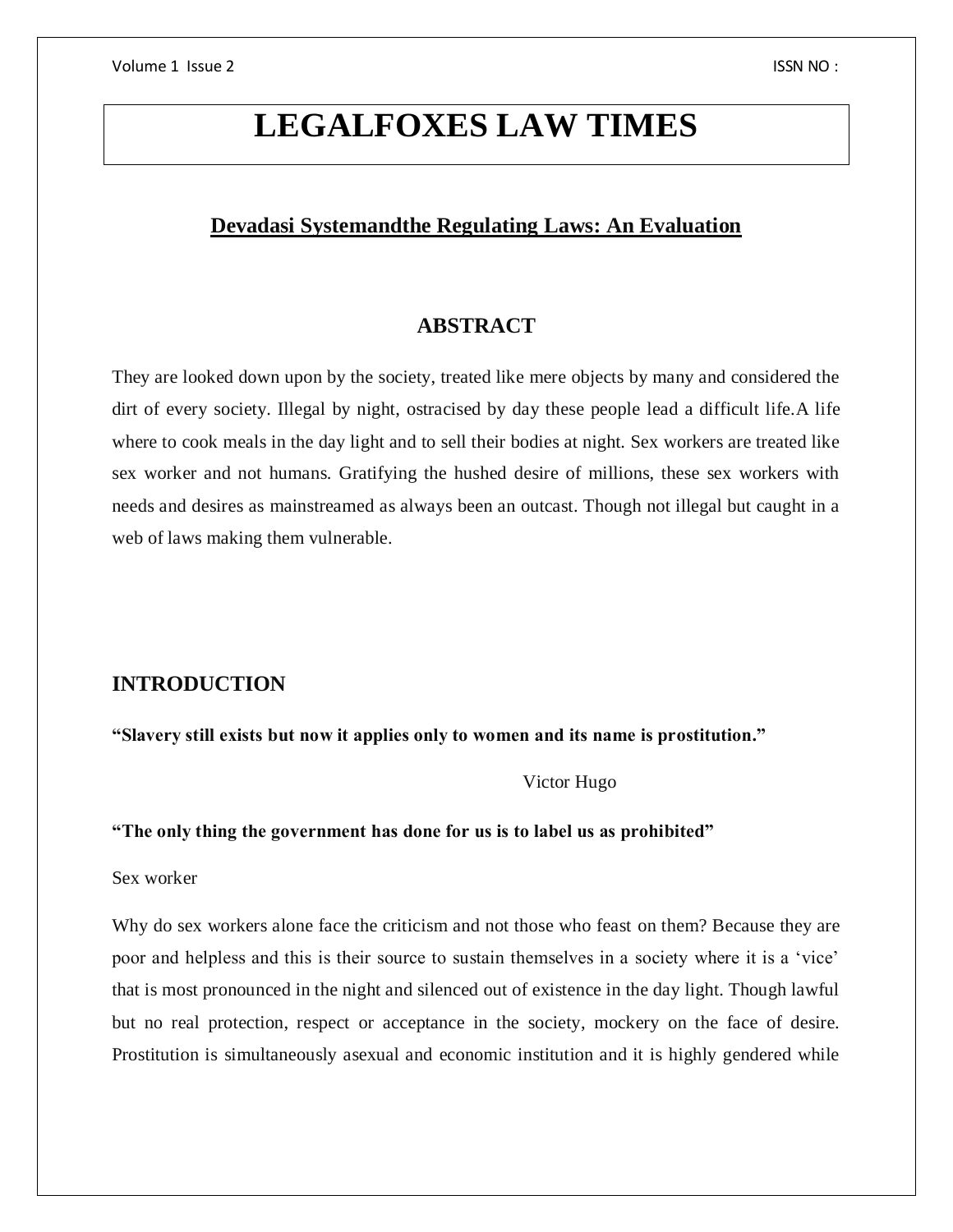male prostitute is widely tolerated, female prostitution is vied as a form of social and sexual deviance.

Sex work in India is governed by **The [Immoral Traffic \(Prevention\) Act, 1956](https://indiacode.nic.in/bitstream/123456789/1661/1/1956104.pdf)**. Sex work is not illegal in India, it is lawful only if soliciting is conducted in private spaces. A number of supporting activities such as supporting brothels, pimping and pandering are punishable offences. To look into the requirements of the act and before we jump into evaluating the evils and qualities of this Act, it is important to understand the nature of the controversial sex industry, trace its roots and illuminate the reasons why people choose to end-up being sex workers.

A prostitute is a person who offers sexual services in return for payment. However in India where people are fond of modifications have called prostitutes as heinous sinners. In the land of Kama sutra, the world's oldest occupation is frowned upon.

Once near a red light area I randomly asked a man if he knows who a prostitute is, he then looked at me as if I am some alien creature, his eyes full of repulsion and gawkily replied"we do not talk of such people or places".

## **DEFINITION**

The encyclopaedia of social science defines prostitution **"as the practice in which a females offers her body for promiscuous sexual intercourse for hire etc."**

Judiciary through its remarkable judgments has also defined prostitution and prostitute in the following cases.

In **People v. Rice<sup>1</sup>**- prostitution was defined as, the act or practice of a female of prostituting or offering her body to an indiscriminate intercourse with men for money or its equivalent.

In the case of, **Carpenter v. People<sup>2</sup>**- it was held that, the word "prostitute" in its most general sense means the act of setting one's self to sale, or of devoting to infamous purposes; it also

 $\overline{a}$ 

<sup>1</sup> 277 I11.521, 115 N.E.631, 632.

<sup>2</sup> 8 Barb., 610.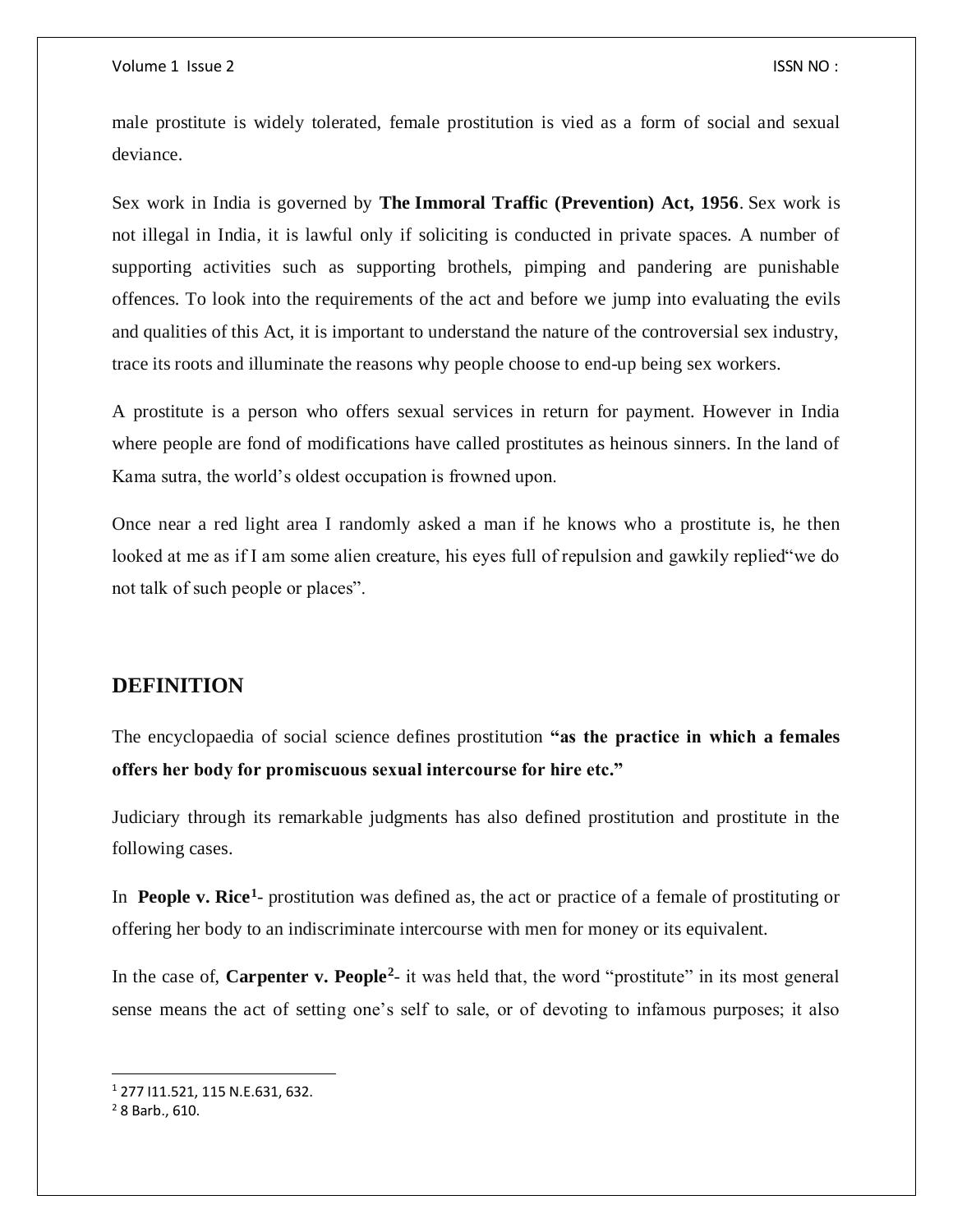means, what is in one's power that is: the prostitution of talents or abilities; the prostitution of the press.

# **HISTORY**

Surprisingly, prostitution is often deemed to be the oldest profession and can be traced back to the ancient literatures and civilisation.

Prostitution was considered as a sacred practice in the ancient era of Greek Historian Herodotus. The Sumerian records of 2400 BC also considered prostitution as a profession. These records depicted a temple-brothel that was managed by the Sumerian Ministers. These sanctuaries classified women into three categories. While the first category of women performed sexual ceremonies, the women belonging to the second category were responsible for approaching the guests and discovering clients, and the third category of women lived on the sanctuary grounds and was the most frowned upon.

In subsequent decades, female prostitution was regulated in Greece, India, Japan, and other countries. In these Asian countries, tawaif was a commonly used word. This term was used for courtesans who entertained people through dancing, singing, and poetry. Sex was not a common practice during this era. Only the highly classifies tawaifs would engage with prostitutes who would play music and work for them.

Another category of women, known as the **'**devadasis' was forced into prostitution in India. Devadasis were holy women who were married to a Devi or deity and enjoyed a high social status in the society. They took care of the temples and performed Bharatnatyam. They lost their status in Islamic times when India was invaded and temples were destroyed. Devadasis became poor and were forced into prostitution

This clearly suggests that prostitution has its roots in ancient India and is not a manifestation of decadence. Further, it is important to emphasise that the fact that this practice found a place in sacrosanct literature, including the [Vedas](http://vcckarad.com/Minor%20Research%20Project%20on%20HISTORICAL%20STUDY%20OF%20PROSTITUTION%20TRADE%20IN%20INDIA%20%20%20PAST%20AND%20PRESENT.pdf) and the Artha-shastra, implies that prostitution was not an underground practice. Rather, it was a well-acknowledged, mainstream activity. This should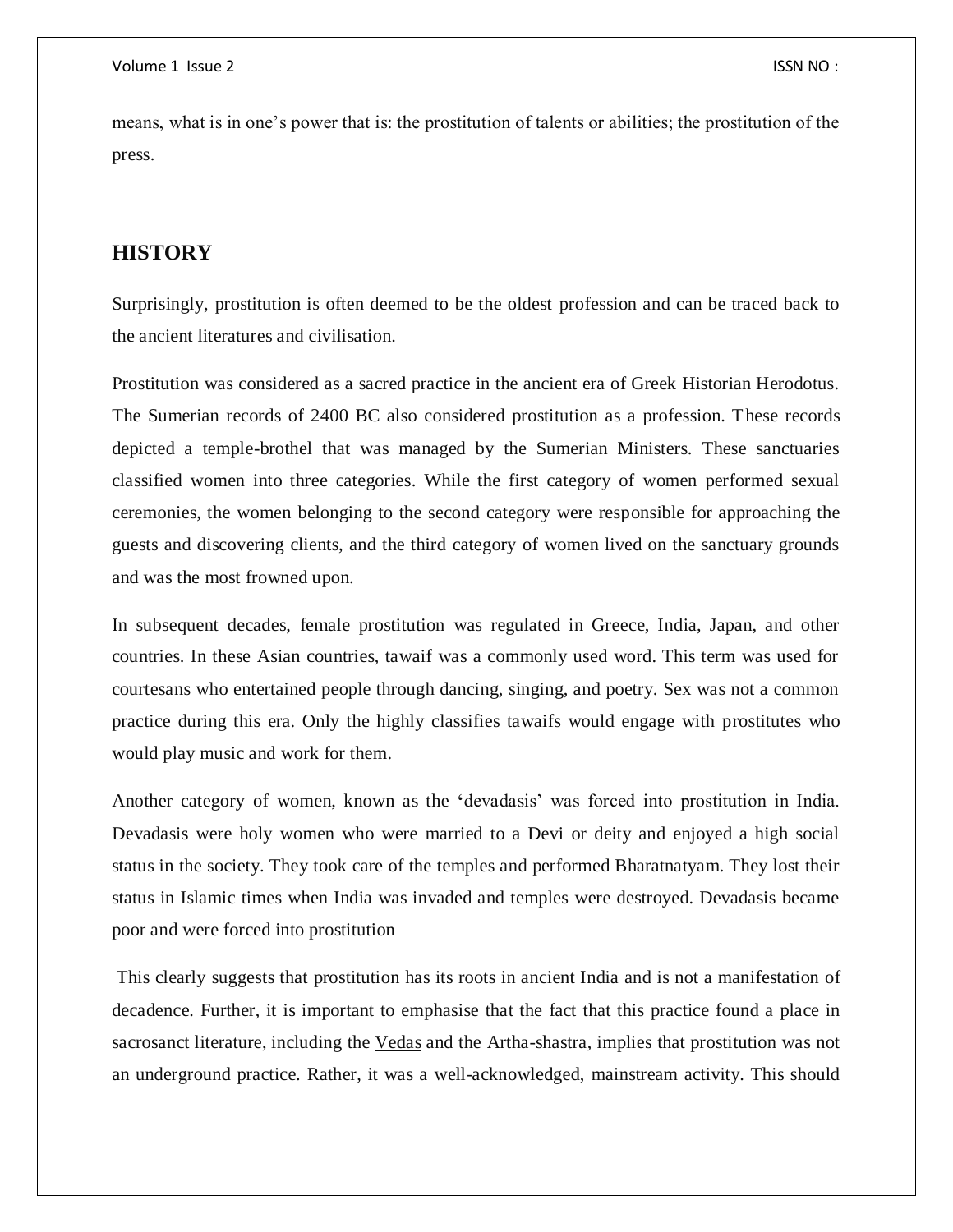raise some eyebrows the next time 'culture' is put forth as a reason to look down upon sex workers.

## **REASONS FOR PROSTITUTION IN INDIA**

Often, millions of sex workers are coerced into prostitution and continue to be victims of human trafficking and forced sex. However, there are millions of other women who turn to sex work to escape abject poverty. The law thus has to be designed to protect both the victims of sex slavery as well as people who voluntarily choose to take up prostitution as their profession.

Before we begin to develop opinions about people who willingly work as prostitutes, it is important to remember Atticus Finch's advice:

**"You never really understand a person until you consider things from his point of view until you climb into his skin and walk around"**.

The reasons why sex workers enter the profession in India are numerous and varied. It can be voluntary or willingly when given a choice between being destitute on the streets and lulling hungry children to sleep every night or working as a sex worker and expanding the opportunities for their children, these women choose the latter. There can be othercauses as mere ill treatment by parents or selling them or to bad company and as major as even family prostitution, the social customers, inability to arrange marriage, lack of sex education, prior incest, rape, early marriage and desertion. It can range from Lack of recreational facilities, ignorance, and acceptance of prostitutionto Economic causes including poverty and economic distress and also psychological causes include desire for physical pleasure, greed and dejection.

On the other end of the spectrum, there are women and girls who were duped into sex work victims of sex trafficking who continue to face sexual exploitation every day. Sex trafficking is partly a manifestation of misogyny and partly a manifestation of socio-economic vulnerabilities of the disadvantaged sections of the Indian society, who are tricked into prostitution under the masquerade of promises of a good job or better life.

**1. Abduction:** This is often the foremost common cause. Lassie are abducted from their villages/negative places on some or other pretext, exploiting their innocence. A number of these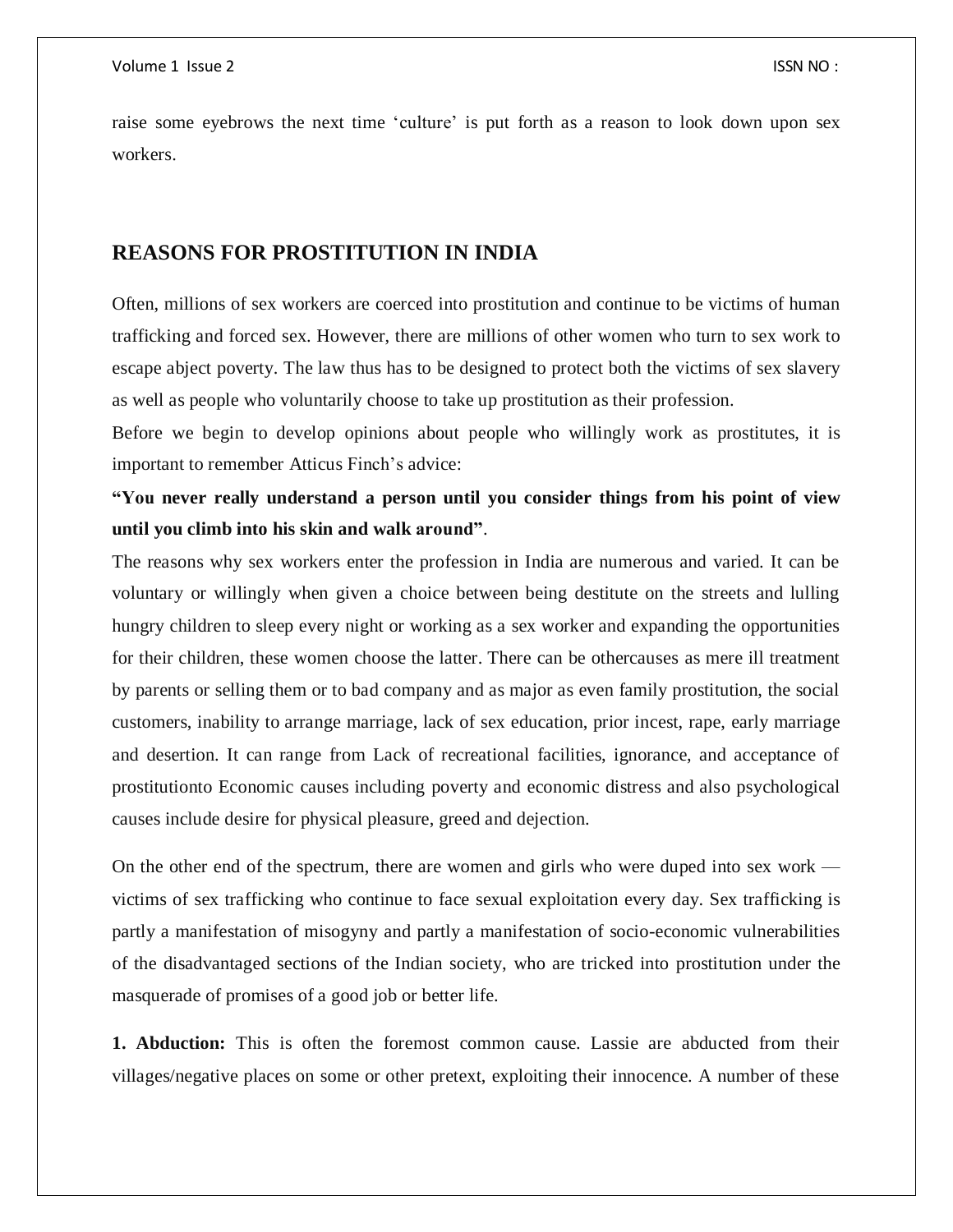are visiting movies, cities ,temples /pilgrims , making them film-stars offering job opportunities and marriage .Contrary to common beliefs , most kidnappers are females or couples.

**2. DevadasiSystem:** The inhuman system of prostitution with religious sanction 'Devadasin System' still continues to florish within the so called progressive and democratic country. Thousands of women are dedicated to goddess 'Yellamma' and'Renuka' (mostly within the state of Karnataka and Maharashtra ) and after a short period of concubinage, they become accessible to urban prostitute .Within these mechanism we find, that three socialized instruments perpetuate deity of those women , namely economic organization, brute force and also the religious rituals .

**3. Rape:** About 6 per cent of the ladies entered prostitute after the incidence of rape. Rape on the ladies could be a great social stigma and in some circumstances, the victims of rape aren't even accepted reception .Aside from the delay or perhaps absence of justice, the victims have to face similar incidents every now so. Once they don't find any safe place in society and don't foresee and better future perspective, they find their ways within the brothesls .The foremost common incest in between father and daughter, followed by uncle- niece .When the youngvictim of incest exploited reception, she doesn't foresee safety anywhere within the society and slowly finishes up in prostitution. In certain circumstances, we've stumble upon the cases where the ladies were sold by their own fathers, uncles or the brothers-in-law after subjecting them to incest.

**4. Marriage:** Though the matter of prostitutiondirectly through marriage isn't very common on Bombay, some cases were noticed this areas.

**5. Children of girls in prostitution:** Female children of the ladies in prostitution invariably find yourself in prostitution, asthere's no safe place for the kids and there's no programme for them till date, to urge them out of those areas and to produce them alternation livelihood.<sup>3</sup>

# **LAWS IN INDIA**

The [Immoral Traffic \(Prevention\) Act, 1956](https://indiacode.nic.in/bitstream/123456789/1661/1/1956104.pdf) governs the

3https://www.ugc.ac.in.

 $\overline{a}$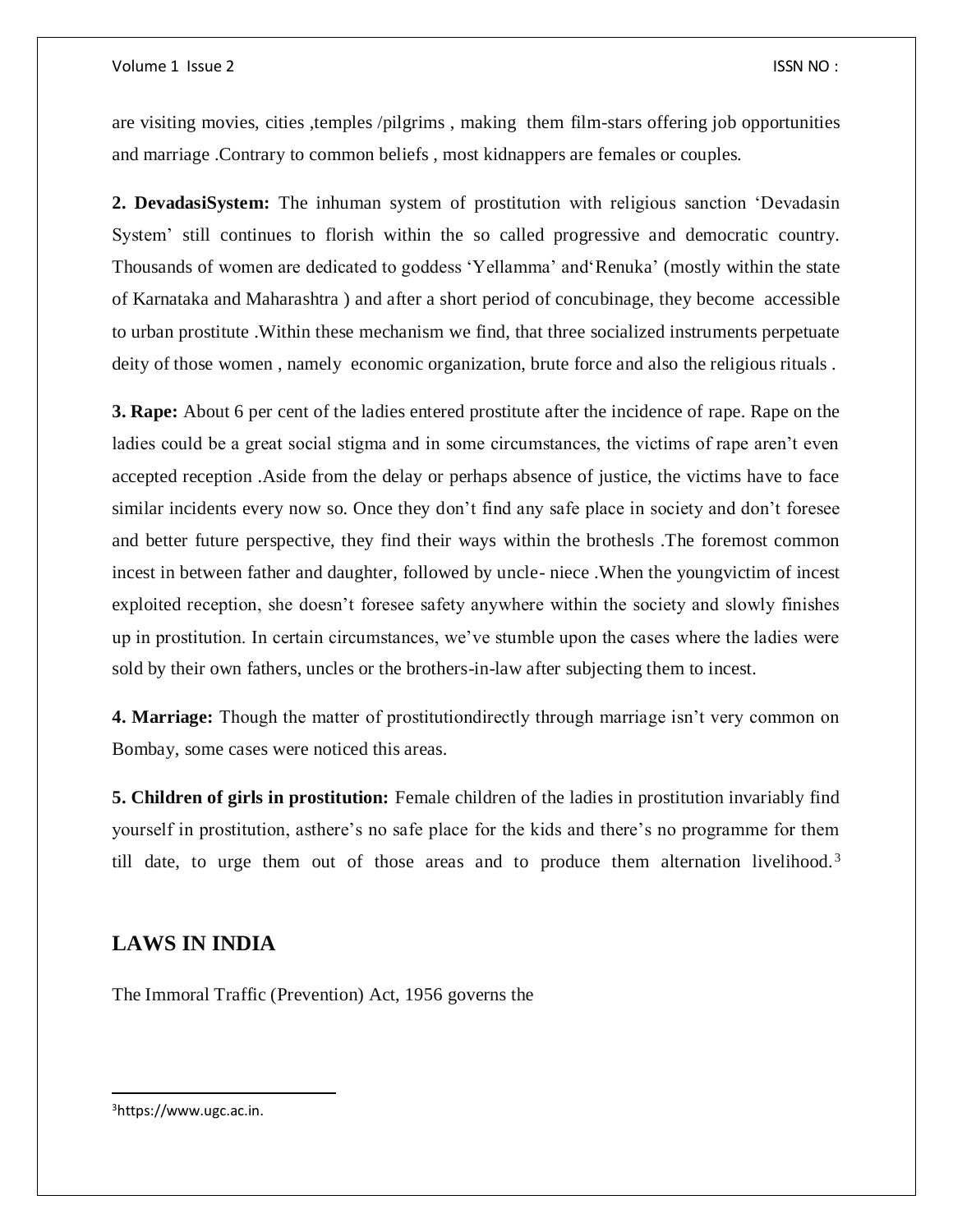The highlights of Immoral Traffic (Prevention) Act, 1956 can be summarised in the following points:

**(A) Sex-workers:** Carrying on prostitution in or within 200 meters of a public place or within a notified area, and soliciting or seduction in public, or in sight or sound of a public place for the purpose of prostitution are offences under sections 7 and 8. Public place is defined as any place intended for use by, or accessible to, the public and includes any public conveyance. Working privately and independently as prostitute is not an offence. However, a sexworker can be removed from any place at the request of a magistrate and a brothel containing two or more sexworkers can be closed down.

**(B) Clients:**The client commits an offence if he carries on prostitution with a sex-worker in or within 200 meters of a public place or in a notified area (under the Indian Penal Code, if the sexworker is below 16, the client can be charged with rape).

**(C) Babus:** Live-in-babus or lovers are committing an offence by living off the earnings of prostitution. If anybody who is proved to be living with a sex-worker is arrested under these charges, he is assumed to be living off her earnings unless he can prove otherwise.

**(D) Brothel keepers:** A brothel is defined as any place used for sexual exploitation or abuse, for the gain of another person or for the mutual gain of two or more prostitutes. Landlords, brothelkeepers and those who abet brothel-keeping can be punished under section 5 of the Act. Detaining a person for prostitution is also an offence. A magistrate can order the closure of a brothel that is within 200 meters of a public place. Hotels that are being used as brothels can have their licenses suspended or cancelled if any of the sex-workers are minors.

**(E) Landlords:** Knowingly renting out property which is being used for prostitution is an offence under section 7.

**(F) Traffickers:** Procuring, inducing, taking or detaining a person for prostitution are offences under section 5. If the person is a minor or a child or if a person is procured against her will, the sentence is more severe.

**(G) Pimps:** Pimping and touting is an offence under section 4. It is assumed, unless proved otherwise, that a pimp is living wholly or partially on the earnings of a sex-worker.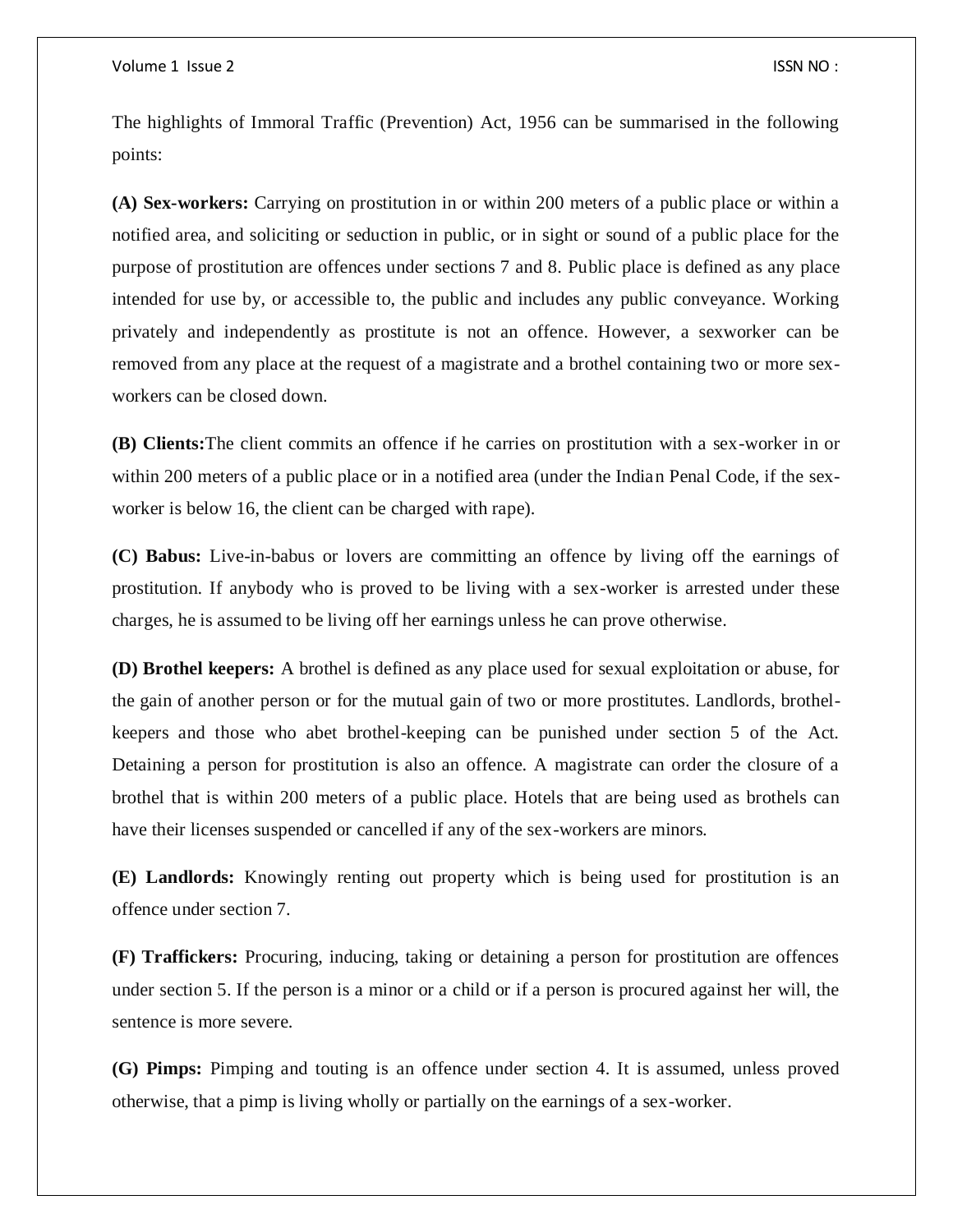**(H) Rescued Girls:** The government is bound to provide rehabilitation in a protective institution, or under the supervision of a person appointed by the Magistrate, for women and girls received from prostitution. Under the Juvenile Justice Act, 2000 children of sex-workers and minors, classified as vulnerable because they associate with sex-workers, can be removed to a registered juvenile home (government or Non-Governmental Organisation) until they come of age.

The fact that the Act criminalises brothels, which includes two or more women working together as prostitutes, implies that if women want to work as sex workers legally, they should do so alone. Further, the compulsion that sex work shouldn't be within a 200m radius of any public place again implies that to engage in prostitution legally, an isolated location should be chosen. These aspects of the Act make sex workers more vulnerable to abuse and exploitation. Moreover, sex workers who are often exploited by pimps or brothel owners can't take the resort of the legal system because, under the law, they will be prosecuted for working in a brothel and hence, they silently continue to suffer at the hands of brothel owners. Section 8 of the Act notably criminalises the act of seducing or soliciting customers. Though the Act may not prohibit prostitution, it certainly makes it very difficult for sex workers to legitimately exercise their right to work.

The Indian penal code includes separate offences that covers sex workers trafficker's and clients who engage with minors.

Section 372 and Section 373 of the Indian Penal Code, 1860 -Sale and/or purchase of minors for immoral purposes, is a penal offence in India. Section 372 of the Indian Penal Code, 1860, makes selling of minor for purposes of prostitution an offence punishable with Imprisonment of 10 years and fine. Similarly, Section 373 of the Indian Penal Code, 1860, makes buying of minors for purposes of prostitution an offence punishable with Imprisonment for 10 years and fine.

Section 372 of the Indian Penal Code, 1860, states that, when a female under the age of 18Years is sold, let for hire, or otherwise disposed of to a prostitute or to any person who keeps manages a brothel, the person so disposing of such female shall, until the contrary is Proved, bepresumed to have disposed of her with the intent that she shall be used for the Purpose of prostitution.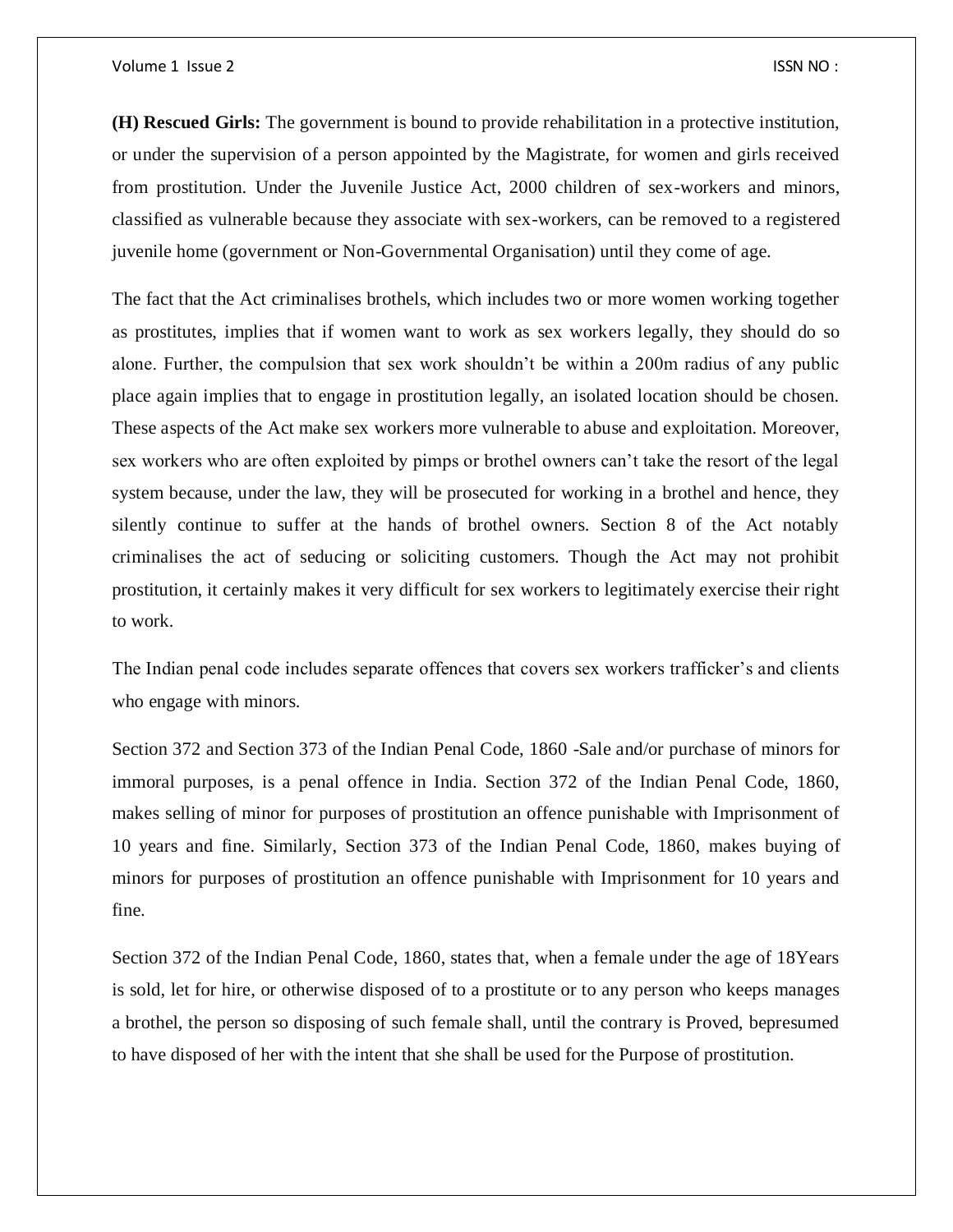Section 373 of the Indian Penal Code, 1860, states that, any prostitute or any person keeping or managing a brothel, who buys, hires or otherwise obtains possession of a female under the age of 18 years shall, until the contrary is proved, be presumed to have obtained possession of such female with the intent that she shall be used for the purpose of prostitution. In so far as

Section 373 is concerned, a precedent of reverent importance is that of, **Dowlat Bee v. Saikh Ali<sup>4</sup>** , in this case the question before the court of law was that, if a person were to contract with a minor girl, aged 17 years for prostitution; would it be 'buying' or 'hiring' within the meaning of Section 373 of the Indian Penal Code, 1860? Scotland, CJ was of the opinion that the terms of Section 373 are wide enough to penalise such suffering; however, Holloway, J dissented, holding that Section 373 could not be interpreted to include a hiring by minor herself, all such cases will be covered by provisions relating to kidnapping and abduction<sup>5</sup>

Rehabilitation of Prostitutes and their Children: Section 16 of the Immoral Traffic (Prevention) Act, 1956, provides for the rescue of persons living or carrying on, or made to carry on prostitution, in a brothel. Section 16 provides that, a Magistrate (that is, Metropolitan Magistrate, Judicial Magistrate of First Class, District Magistrate or Sub-Divisional Magistrate) may direct a police officer not below the rank of a sub-inspector to enter any brothel and remove any person there from; after removing the person, the police officer must forthwith produce him before the Magistrate. Rehabilitation of sex-workers has been an issue of considerable importance qua which substantial amount of time and efforts have been invested by the Apex Court since the very commencement of the Immoral Traffic (Prevention) Act, 1956. Not very long ago, in the case of **BudhadevKarmaskar v. State of West Bengal** observations, as made vide order dated 02.08.2011, held as follows

**"We are fully conscious of the fact that simply by our orders the sex workers in our country will not be rehabilitated immediately. It will take a long time, but we have towork patiently in this direction. What we have done in this case is to present the situation of sex workers in the country in the correct light, so as to educate the public. It is ultimately the people of the country, particularly the young people, who by their idealism and patriotism can solve the massive problems of sex workers. We, therefore, particularly appeal to the** 

 $\overline{a}$ 

<sup>4</sup> 5 MHCR 473.

<sup>5</sup> See:PSA Pillai,criminal law , Chapter 40:kidnapping and Abduction, lexis Nexis, 9th Edition ,2006 ,p.714-715.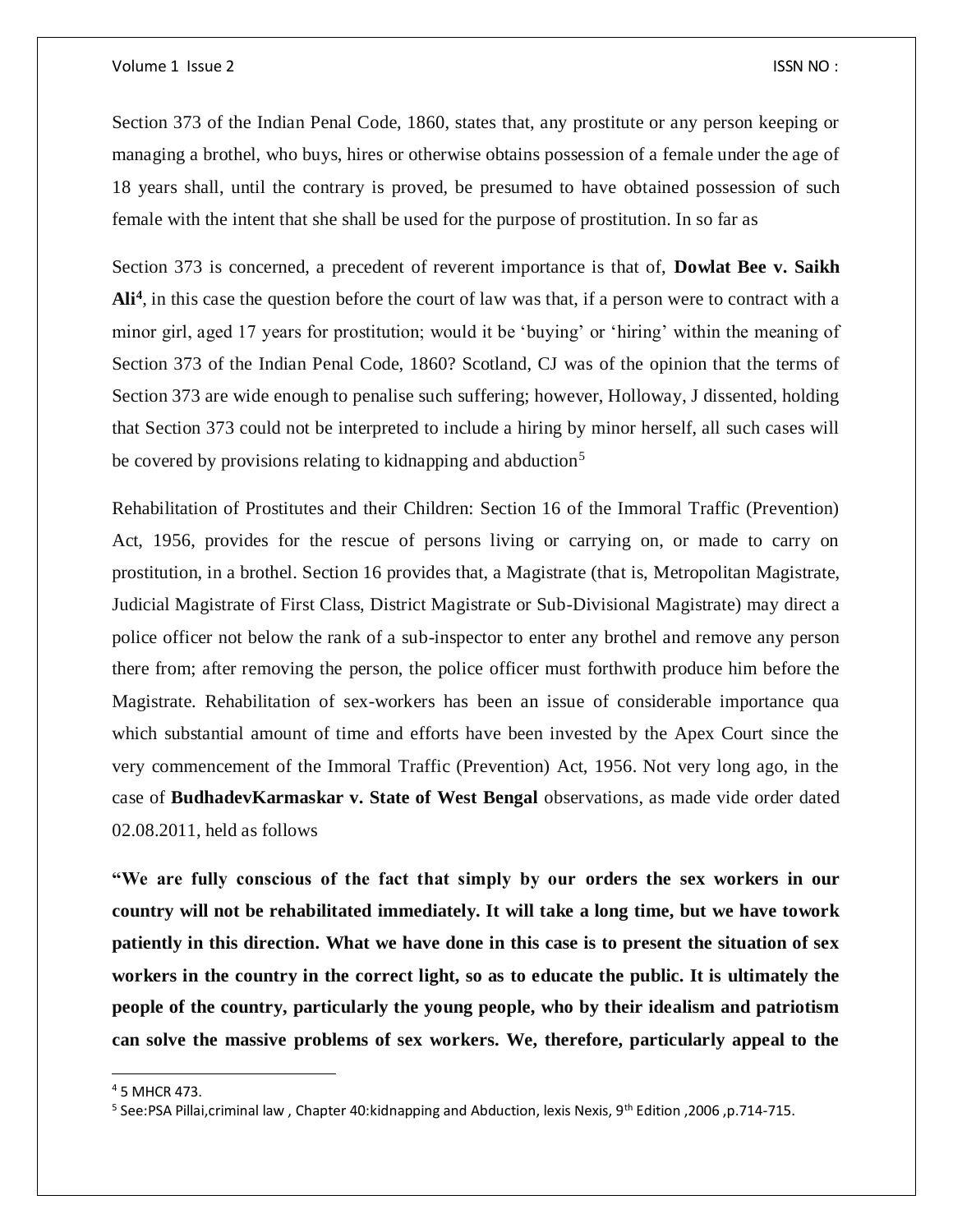**youth of the country to contact the members of the panel and to offer their services in a manner which the panel may require so that the sex-workers can be uplifted from their present degraded condition. They may contact the panel at the email address: [panelonsexworkers@gmail.com.](mailto:panelonsexworkers@gmail.com)"**

In the case of**Gaurav Jain v. Union of India<sup>6</sup>** , the issue that came up before the Supreme Court was the rehabilitation of the children of the prostitutes. The Apex Court observed that, segregating children of prostitutes by locating separate schools, and providing separatehostels, would not be in the best interest of the children and the society at large. The Honourable Court directed that, these children should be segregated from their mothers and should be allowed to mingle with others and become a part of the society. The Court further contemplated that, the children of prostitutes should, however, not be permitted to live in the inferno and other undesirable surroundings of prostitute homes. This was observed particularly so in context of the young girls whose body and mind are likely to be abused with growing age for being admitted into the profession of their mothers. Whilst the court did not accept the plea for separate hostels for children of the prostitutes, it felt that, accommodation in hostels and other reformatory homes should be adequately available to help segregation of these children from their respective mothers living in prostitute homes as soon as they are identified.

### **Other laws**

 $\overline{a}$ 

The Apex Court reconnoitred that, so far as the Constitution of India is concerned, Article 14of the Constitution of India, 1950 provides for equality in general; Article 21 guarantees right

to life and personal liberty; Article 15 prohibits discrimination on the grounds of religion, race, caste, sex or place of birth, or any of them; Article 15 (3) provides that nothing shall prevent the State from making special provisions for women and children; Article 16(1)provides for equality of opportunity in matters of public employment; Article 23 prohibits human-trafficking and forced labour, making it punishable under the Suppression of Immoral Traffic in Women and Girls Act, 1956 (which was renamed in 1990 as the Immoral Traffic (Prevention) Act); Article

<sup>6</sup> 1990Supp SCC 709: 1991 SCC (Cri) 140.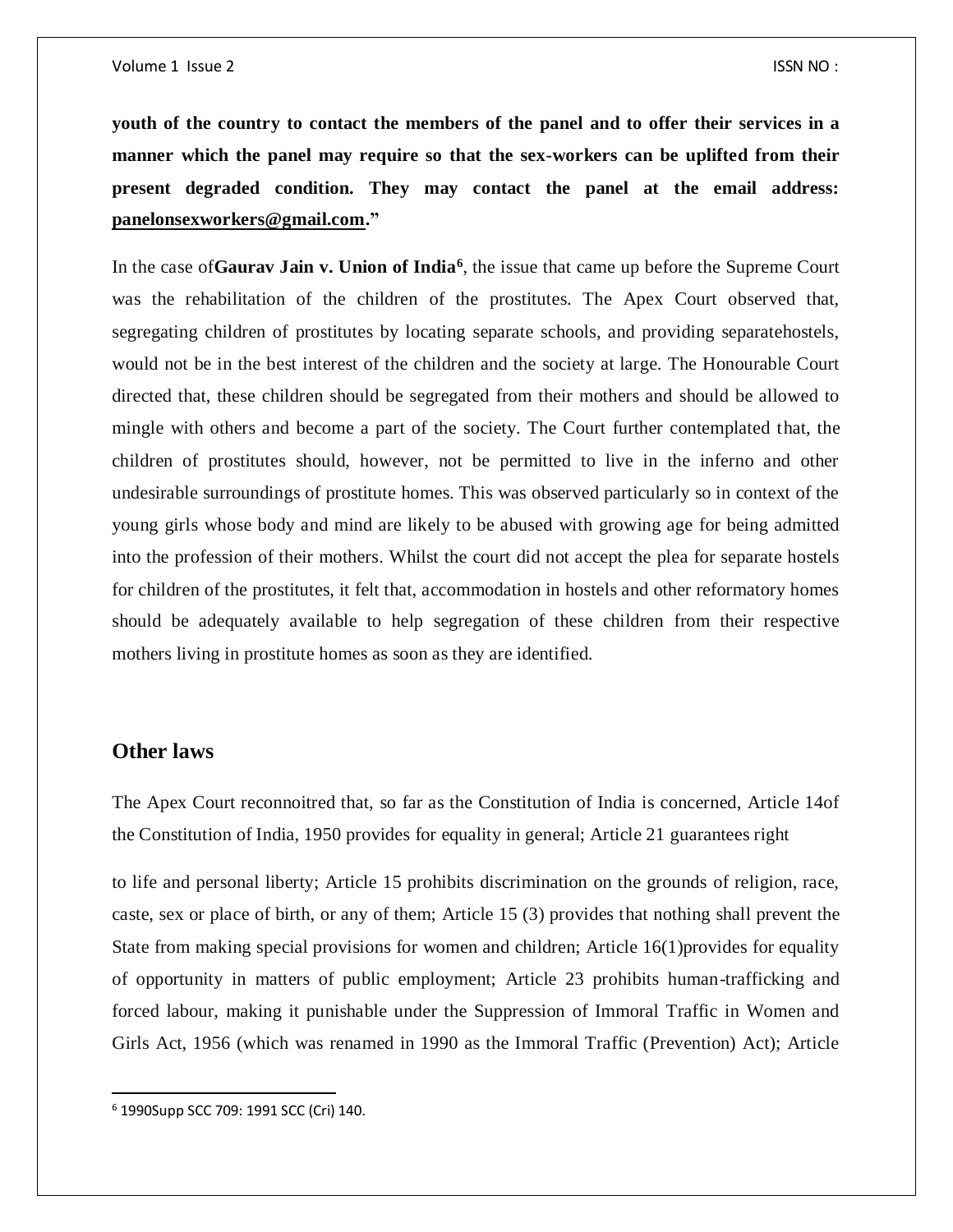39(f) provides that children should be given opportunities and facilities to develop in a healthy manner and in conditions which do not put to compromise their dignity and freedom, also childhood and youth should be protected against exploitation, moral and material abandonment; Article 46 directs the State to promote the educational and economic interests of women and people of weaker sections of society, to protect them from social injustice and all other forms of exploitation; Article 51-A enjoins duty on every citizen to develop scientific temper, humanism and the spirit of enquiry and reform and to strive towards excellence in all spheres of individual and collective activity so that the nation constantly rises to higher levels of endeavour and achievement. Thus, the court stated that, social justice and economic empowerment is firmly rooted in the constitutional firmament ofIndia, holding it 'fundamental' to the life and liberty of every citizen (prostitutes and their children included).

The Court further pointed out that, Article 1 of the Universal Declaration of Human Rights (UDHR) provides that, all human beings are born free; equal in dignity and rights. Article 2states that, everyone i.e. prostitutes with their children included are entitled to all rights andfreedoms set-forth in the Universal Declaration of Human Rights without any distinction of any kind such as that of: race, colour, sex, language, religion, political or other opinion, national or social origin, property, birth or other status. Article 3 provides that everyone has the right to life, liberty and security of person. Article 4 enjoins that no one shall be held in servitude; slave trade and sex-trade are prohibited in all forms. The victims of flesh trade are no less than destitute of slave trade. Article 6 provides that everyone has the right to recognition everywhere as a person before the law, and thus identity of the victims of flesh trade cannot evaporate in thin air; their presence need to be acknowledged and consolidated efforts need to be made, both on executive/administrative side and judicial side to rehabilitate them and to provide for their welfare. India being a signatory to the UDHR is obligated to Work towards the aspirations that the declaration contemplates.

The Court further stated that, the Declaration of Right of the Child, to which India is a signatory, encapsulates by virtue of Article 3(1) that, all actions concerning children whetherundertaken by public or private social welfare institutions, legislative bodies, court of law or administrative authorities must yield to the best interest of the child. Further, the Court elucidated that, the Convention on the Elimination of All Forms of Discrimination against Women, 1979 by virtue